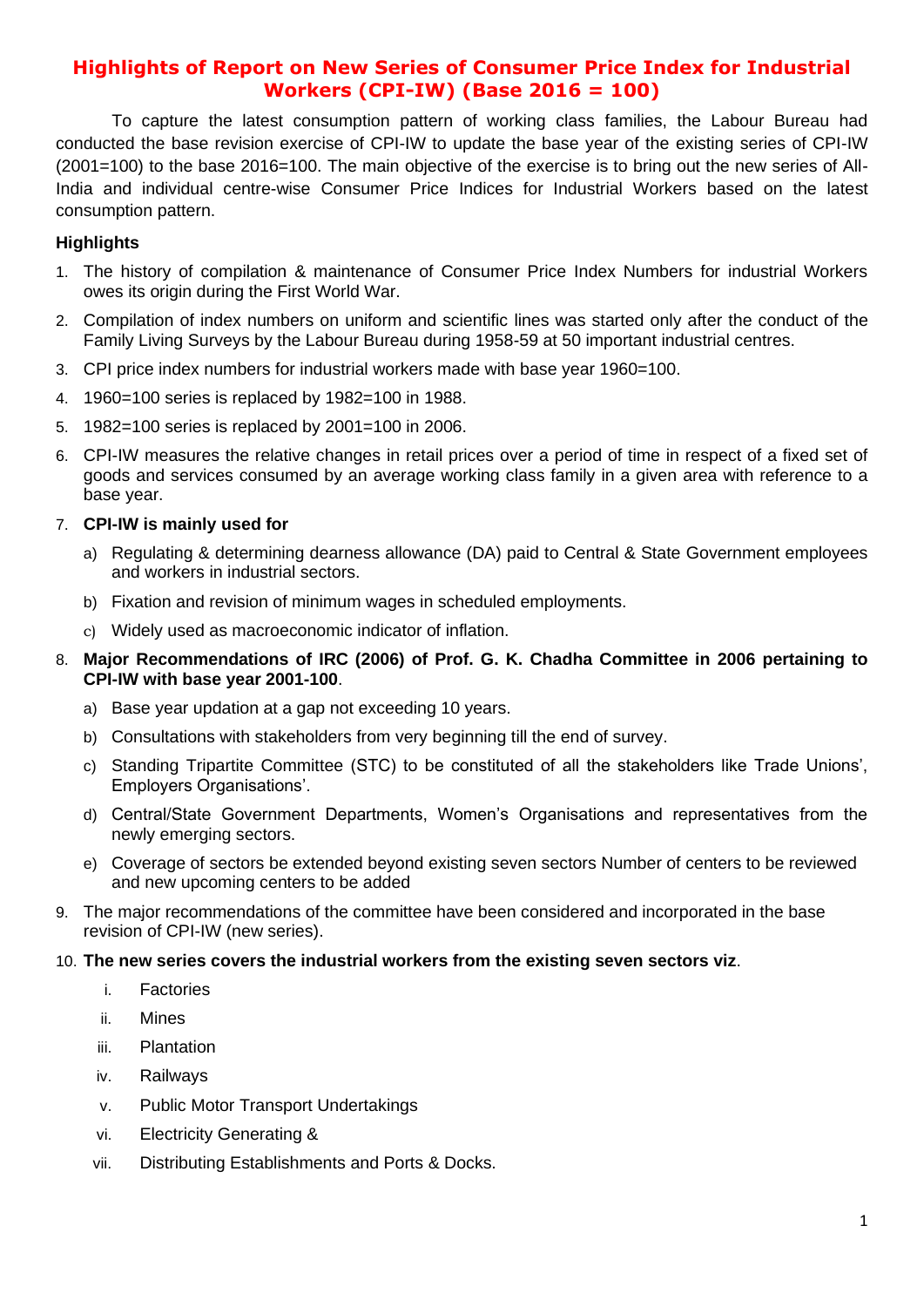11. **Working class family:** At least one member of the family working as manual worker in any of the seven sectors and derives 50% or more of its income through manual work.

## 12. **Selection of centres**

- a) Seven sectors registered increase of 15% in industrial workers. So number of centres increased in proportion from 78 to 88.
- b) Total number of centres were allocated amongst seven groups in proportion to the employment.
- c) Distribution amongst states on the basis of industrial employment.
- d) Maximum seven centres per state.
- e) 63 centres are in both old & new, 13 centres dropped and 23 new centres added.
- 13. Sample Size has been arrived at by using the Coefficient of Variation (C.V) of sub-sample indices of 36 months (January, 2010 to December, 2012) for each centre.
- 14. The sample sizes varied at different centres from 216 to 3024.
- 15. Consumption pattern of the working class population at all the 88 selected centres across the country during Jan- 2016 to Dec-2016
- 16. The information collected are nature of employment along with industry/occupation, age, marital status, literacy level, economic status, activity status, earning strength, income/ receipts from various sources, quantity and expenditure/disbursement on various items purchased and consumed, expenditure on housing and other details, expenditure on items of non-consumption as well as investments and indebtedness with source and purpose of loan etc

## 17. **The six consumption groups adopted for CPI-IW with base 2016=100 are as follows**:

- i) Food & Beverages (Further divided in to sub groups)
- ii) Pan, Supari, Tobacco &intoxicants
- iii) Clothing & Footwear
- iv) Housing
- v) Fuel & Light and
- vi) Miscellaneous (Further divided in to sub groups)
- 18. All -India group weights under CPI -IW 2016=100vis -à-vis previous series

| <b>Groups</b>                          | <b>Labour Bureau</b> |        |        | CPI(U) |
|----------------------------------------|----------------------|--------|--------|--------|
|                                        | 1982                 | 2001   | 2016   | 2012   |
| I-A Food & Beverages (Food Group)      | 57.0                 | 46.2   | 39.17  | 36.29  |
| I-B Pan, Supari, tobacco & Intoxicants | 3.15                 | 2.27   | 2.07   | 1.36   |
| II. Fuel & Light                       | 6.28                 | 6.43   | 5.5    | 5.58   |
| III. Housing                           | 8.67                 | 15.27  | 16.87  | 21.67  |
| IV. Clothing & Footwear                | 8.54                 | 6.57   | 6.08   | 5.57   |
| V. Miscellaneous                       | 16.36                | 23.26  | 30.31  | 29.53  |
| General Index                          | 100.00               | 100.00 | 100.00 | 100.00 |

19. General pattern of declining share of food group & increasing share of miscellaneous group



20. Price datais being collected from 317 markets spread across 88 centres.